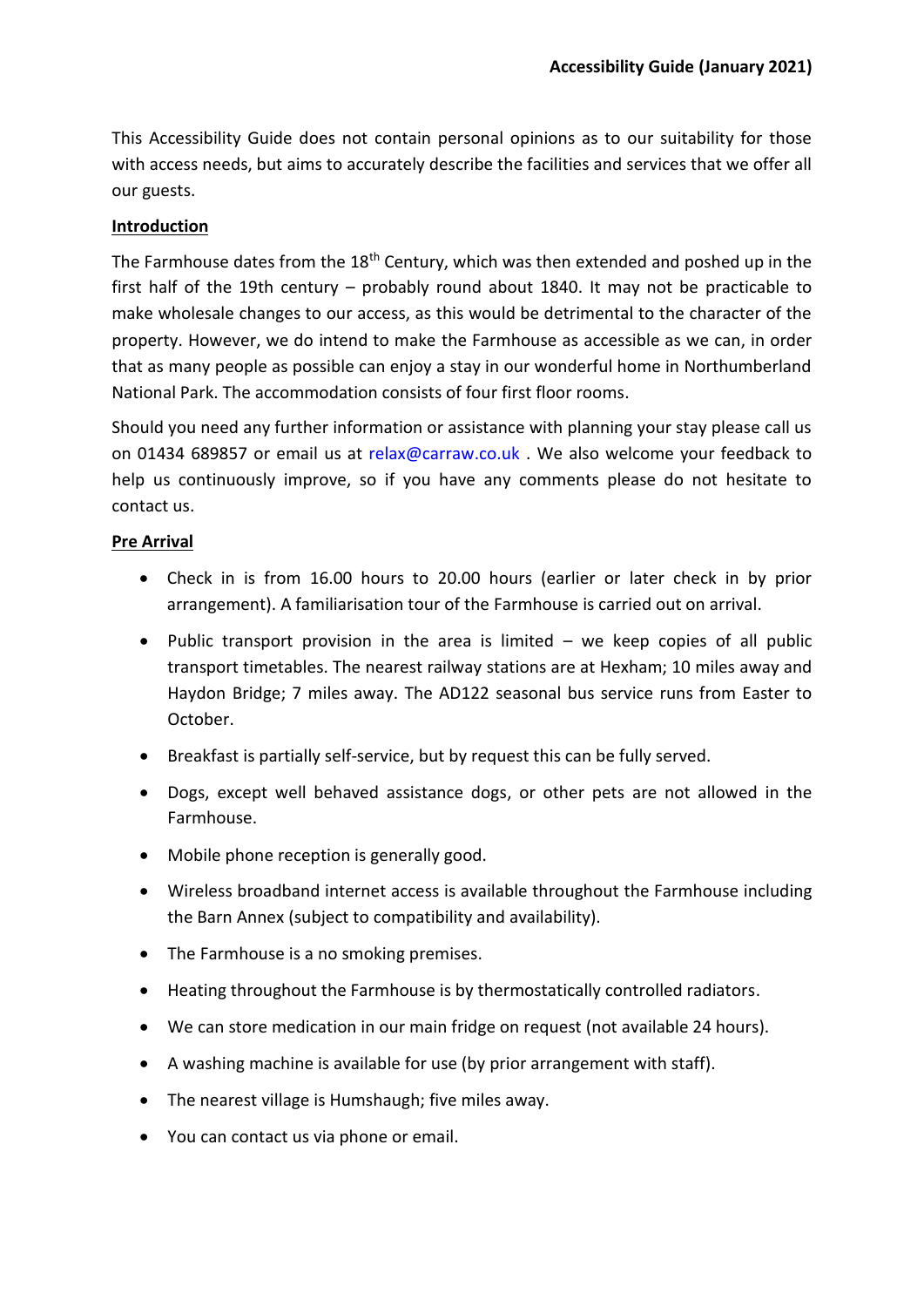#### **Emergency Actions**

- There are linked smoke / heat detectors fitted in the Farmhouse, including the Barn Annex. This covers all the bedrooms, the ground floor public rooms and the staircases.
- Emergency lighting is fitted above the main entrance doors and on the staircases of the Farmhouse including the Barn Annex.
- We are able to use the front, patio and back doors in the need of evacuation, the fire alarm will sound continuously if evacuation is needed. If you require more assistance for evacuating, please notify us on arrival and we will ensure you are evacuated safely, for example, hearing impairment.
- Emergency information is provided within the guest information books in each bedroom and can be communicated verbally on request.
- Please let us know if you have any concerns about procedures.

# **Arrival and Car Parking Facilities**

- We have a large car park to the west side of the Farmhouse surfaced with gravel. The location of the main entrance is indicated by "reflective" signs. There is an entrance gate to the main car park; this is open 24 hours when the Bed and Breakfast is operating. During the hours of darkness, the car park is lit.
- We have marked parking bays. Due to limited parking spaces we do not have any designated disabled bays. If you require parking facilities near to the entrance then please do not hesitate to contact us, we will be happy to reserve a bay for you.
- There are two steps, height 15cm, from the car park and a footpath made up of rustic slabs to the front entrance of the farmhouse. During the hours of darkness, the footpath is lit by an outside light with a motion sensor.
- We are happy to assist guests with luggage.

# **The Farmhouse**

# *Main Entrance and Hallway*

- The main entrance has no steps. The front door has a threshold which is 13cm high.
- The front door is always locked but we do have a push button bell 140cm above the ground.
- The door is 90cm wide, side hung, opening in with a lever handle mechanism.
- On entry, there is a hallway approximately 220cm wide by 800cm long.
- There is seating provided in the hallway.
- There is short pile carpet flooring throughout the entrance hallway.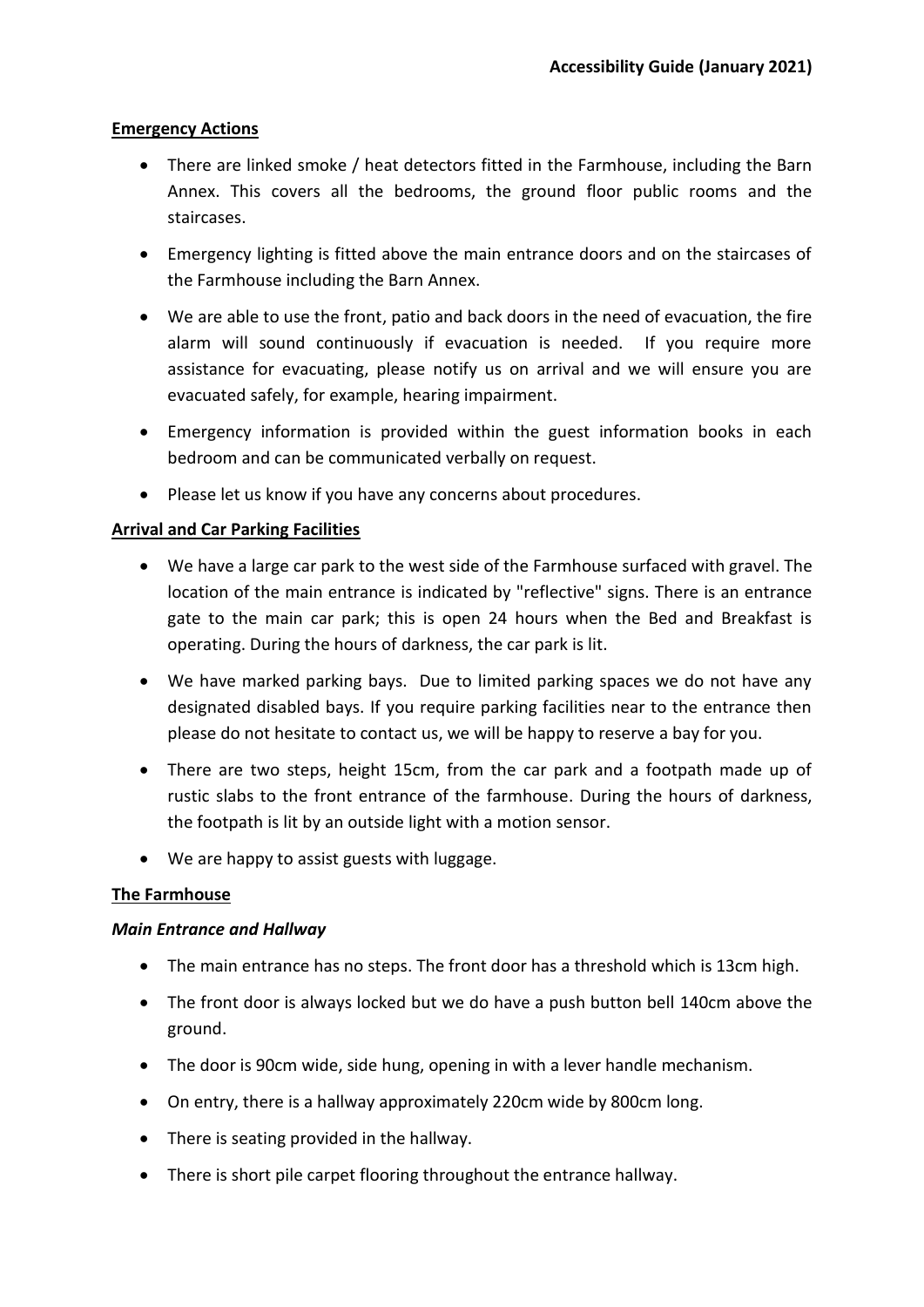• The hallway is well lit and has a good colour contrast of walls, floors and furniture.

# *Barn Lobby*

- The floor surface of the barn lobby is tiled.
- The barn lobby is well lit and has a good colour contrast of walls and floors.

### *Downstairs Cloakroom*

- The doorway to the cloakroom is 67cm wide, outward opening.
- The floor surface within the cloakroom is cushion floor.
- Free floor space clear of door is 90cm x 80cm.
- The basin is curved fronted and has clear under space. It is 78cm high.
- The toilet has no left or right side transfer and is 40cm high.
- Basin fittings are antique style taps with lever handles.
- The cloakroom has no window but is well lit and has a good colour contrast of walls, floors and furniture.

### *Dining Room*

- All meals are served in the dining room on the ground floor. There are no steps. The doorway to the dining room from the main hallway is 86cm wide and from the barn lobby is 74cm wide.
- Breakfast is a mixture of table service and self-service. Evening Meals are table service. Please let us know if you have any specific requirements for breakfast and / or evening meals.
- Furniture is flexible and can be moved on request.
- Tables have an under space of 63cm high and range from 47cm to 93cm wide, with a height of 77cm (legs on each corner). There are chairs without arms which can be moved to accommodate guest's requirements.
- We play background music in the dining room at mealtimes.
- There is short pile carpet flooring throughout the dining room.
- The dining room is well lit and has a good colour contrast of walls, floors and furniture.

# *Guest Lounge*

• The guest lounge is located on the ground floor. There are no steps. The doorway to the guest lounge from the barn lobby is 82cm wide.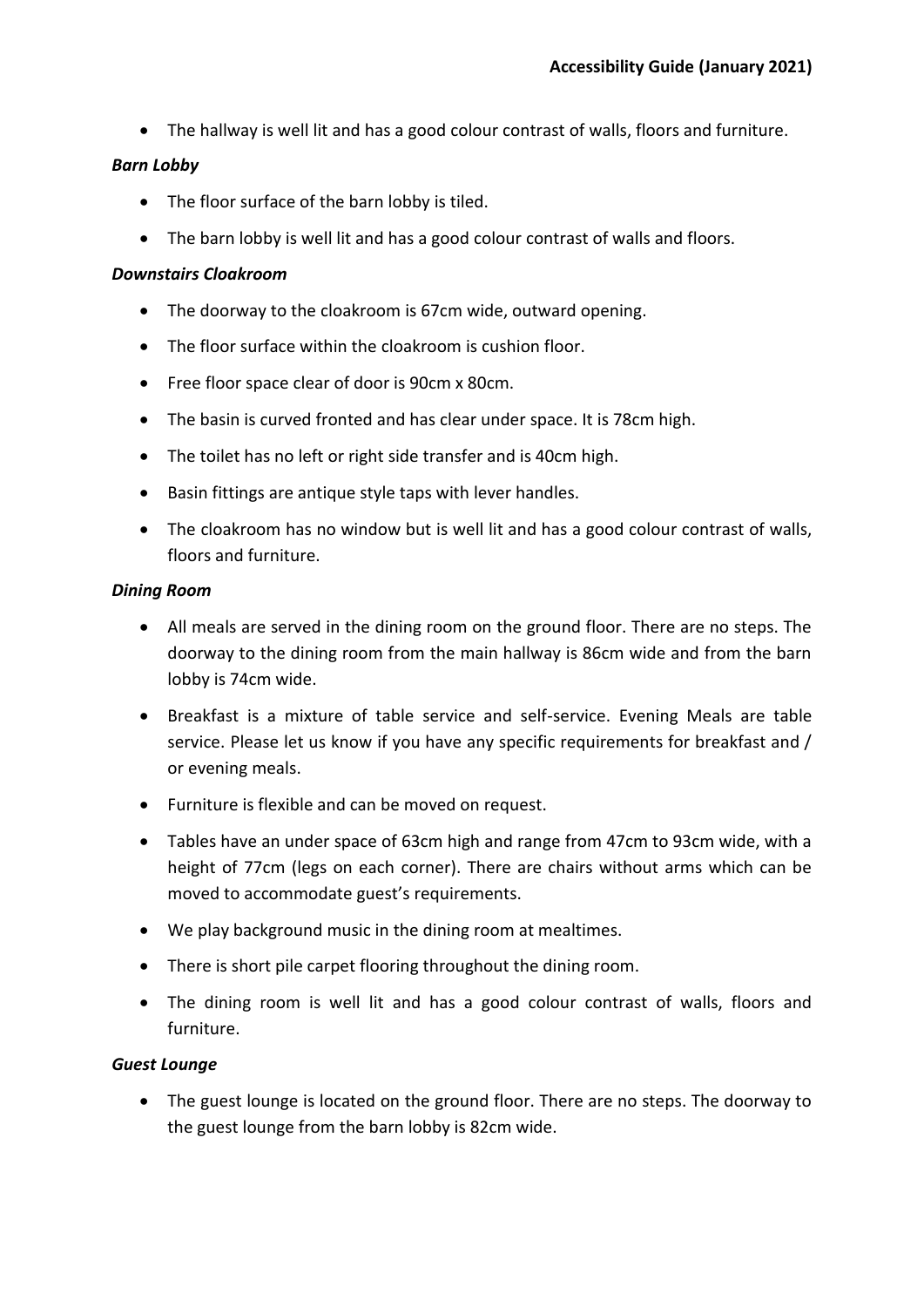- The lounge provides access to the garden and patio area (see below). The doors open outwards to provide a minimum width of 74cm and a maximum width of 1.6 metres, with a threshold 9cm high.
- There are two 2 seater settees in the lounge.
- There is a 51cm remote control colour television with teletext, offering subtitle facilities. Freeview television and a combined DVD/Video Player is also available.
- There is short pile carpet flooring throughout the guest lounge.
- The guest lounge is well lit and has a good colour contrast of walls, floors and furniture.

# *Bedrooms*

There are 3 bedrooms, all on the first floor.

### **Brocolitia.**

- From the main hallway a flight of 13 stairs, 94cm wide x 22cm deep x 18cm high with a full length handrail on each side, lead to a landing, 320cm wide x 106cm deep, on the first floor. The landing floor surface is old stained floorboards.
- The stairs are carpeted with short pile carpet.
- The doorway to the bedroom is 81cm wide.
- Brocolitia can either be a double bedded room or a twin bedded room.
- Divan beds are provided and are 64cm high.
- At least 50cm routes within the bedroom, for example, to the side of beds, between beds and other furniture, therefore allowing for left or right transfer to beds in any combination.
- Largest free space clear of doors and furniture is 3.4 metres by 1.2 metres. There is a 23-inch flat screen remote control television with Freeview, built in DVD Player and teletext available, offering subtitle facilities.
- Two wicker chairs with arms are provided in the room.
- There is a tea tray and cordless kettle in the room.
- There is an ensuite bathroom with over bath shower (see below for details).
- The bedroom floor surface is old stained floorboards, with short pile rugs next to all the beds.
- The bedroom is well lit and has a good colour contrast of walls, floors and furniture.

#### **Brocolitia Ensuite Bathroom**

• There is an ensuite bathroom with over bath shower.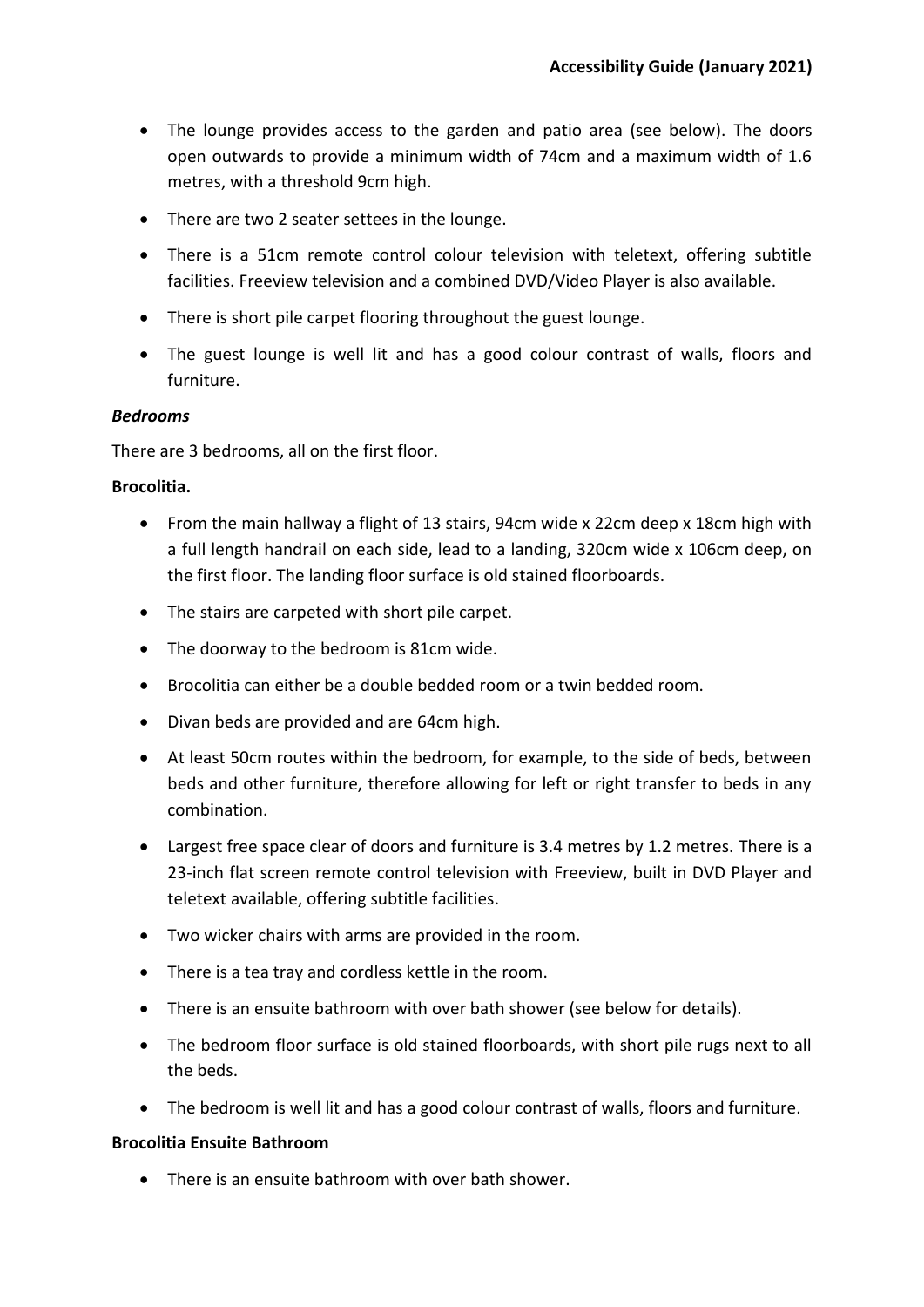- The doorway to the bathroom is 74cm wide, outward opening.
- The floor surface within bathroom is cushion floor.
- Free floor space clear of door is 186cm x 110cm.
- The bath edge is 57cm high.
- The basin is curved fronted and is supported by a pedestal. It is 80cm high.
- The toilet has limited left and right side transfer with available free space of 30cm each side. The toilet is 40cm high.
- Bathroom fittings are antique style taps with lever handles. Shower uses mixer taps to control temperature and flow.
- A safety handle, to provide balance assistance when getting in and out of the bath is available on request.
- A non slip bath mat is available in the room.
- There is an illuminated mirror with shaver point.
- The bathroom has no window but is well lit and has a good colour contrast of walls, floors and furniture.

### **Housesteads**

- From the barn lobby a flight of 3 stairs, 78cm wide x 25cm deep x 19cm high with a full length handrail on one side, lead to a half landing, 78cm wide x 78cm deep with 1 step 19cm high. There are a further 7 stairs, 19cm high, 25cm deep and 78cm wide with a handrail on one side, to the left leading to a landing, 110cm deep x 100cm wide, on the first floor.
- The stairs and landing are carpeted with short pile carpet.
- The doorway to the bedroom is 74cm wide.
- Housesteads is a double-bedded room.
- A pine-framed double bed is provided and is 57cm high.
- At least 60cm routes within the bedroom, for example, to the side of bed, between bed and other furniture, therefore allowing for left or right transfer to the bed.
- There is a 19-inch flat screen remote control television with Freeview, built in DVD Player, iPod docking facility and teletext available, offering subtitle facilities.
- One wicker chair with arms is provided in the room.
- There is a tea tray and cordless kettle in the room.
- There is an ensuite shower room (see below for details).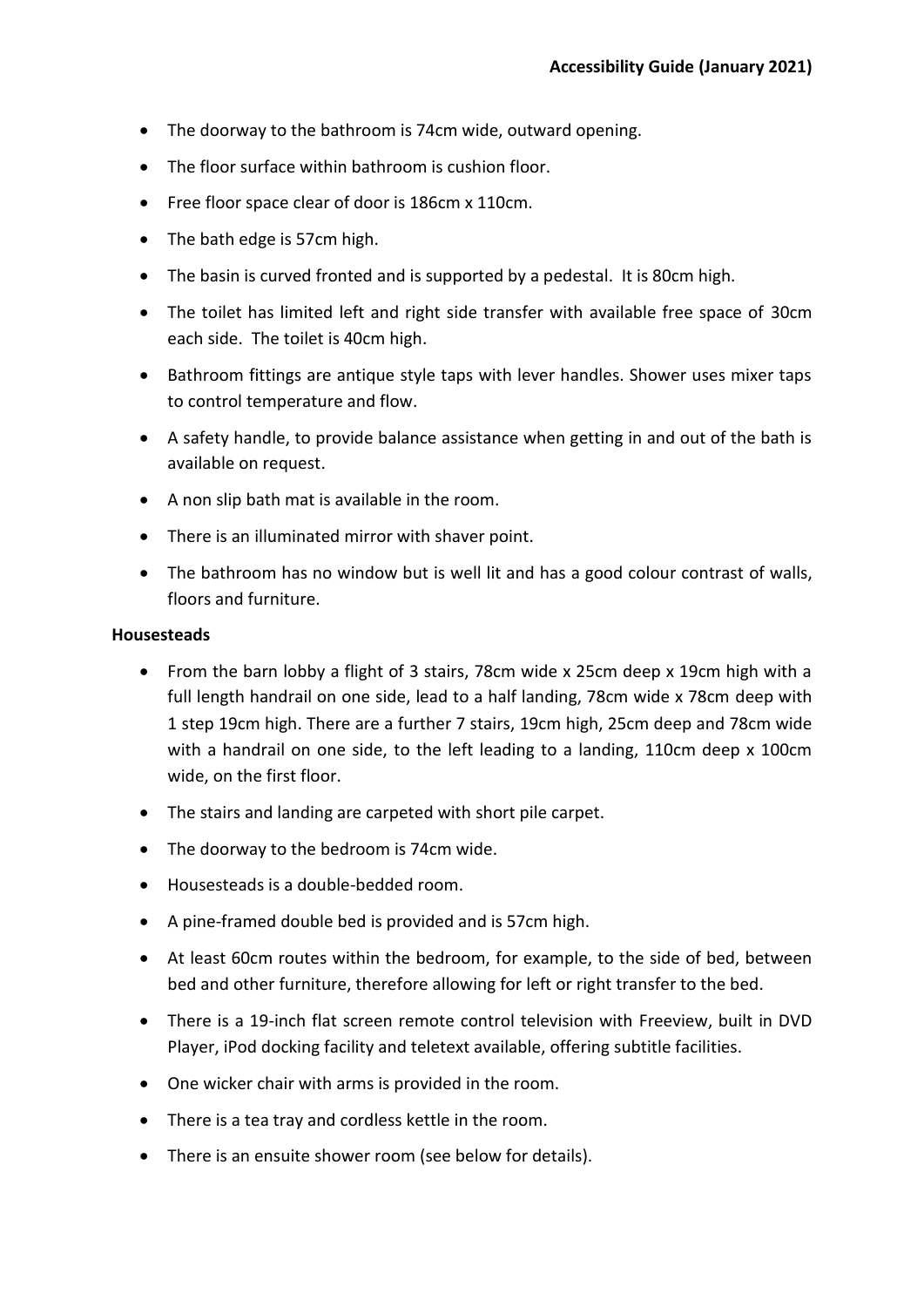- There is short pile carpet flooring throughout the bedroom.
- The bedroom is well lit and has a good colour contrast of walls, floors and furniture.

### **Housesteads Ensuite Shower Room**

- There is an ensuite shower room.
- The doorway to the bathroom is 67cm wide, inward opening.
- The floor surface within bathroom is cushion floor.
- Free floor space clear of door is 90cm x 70cm.
- The shower cubicle is 90cm wide x 60 cm deep with sliding glass concertina door. Shower cubicle edge/step is 18cm high.
- The basin is curved fronted and is supported by a pedestal. It is 78cm high.
- The toilet has limited left and right side transfer with available free space of 30cm each side. The toilet is 40cm high.
- Bathroom fittings are antique style taps with lever handles. Shower uses mixer taps to control temperature and flow.
- A non slip shower mat is available in the room.
- There is a shaver point and mirror.
- The bathroom is well lit and has a good colour contrast of walls, floors and furniture.

# **Vindolanda**

- From the barn lobby a flight of 3 stairs, 78cm wide x 25cm deep x 19cm high with a full length handrail on one side, lead to a half landing, 78cm wide x 78cm deep with 1 step 19cm high. There are a further 7 stairs, 19cm high, 25cm deep and 78cm wide with a handrail on one side, to the left leading to a landing, 110cm deep x 100cm wide, on the first floor.
- The stairs and landing are carpeted with short pile carpet.
- The doorway to the bedroom is 74cm wide.
- Vindolanda is a double bedded room.
- A king-size divan bed, at 1.5 metres wide, is provided and is 62cm high.
- At least 60cm routes within the bedroom, for example, to the side of beds, between beds and other furniture, therefore allowing for left or right transfer to beds in any combination.
- There is a 19-inch flat screen remote control television with freeview, built in DVD Player, iPod docking facility and teletext available, offering subtitle facilities.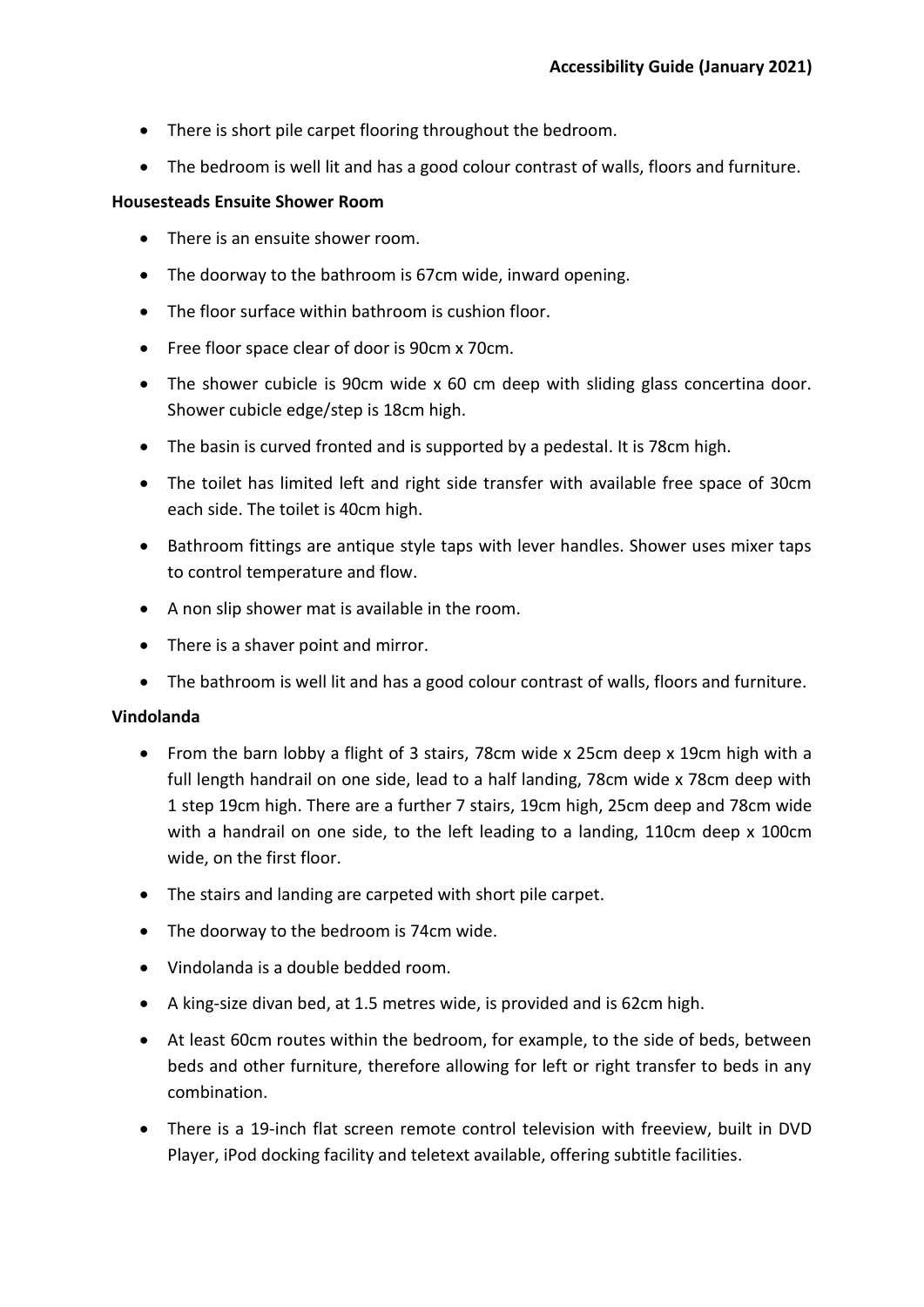- One wicker chair with arms is provided in the room.
- There is a tea tray and cordless kettle in the room.
- There is an ensuite shower room (see below for details).
- There is short pile carpet flooring throughout the bedroom.
- The bedroom is well lit and has a good colour contrast of walls, floors and furniture.

### **Vindolanda Ensuite Shower Room**

- The doorway to the shower room is 67cm wide, inward opening.
- The floor surface within shower room is cushion floor.
- Free floor space clear of door is 140cm x 100cm.
- The shower cubicle is an 80cm quadrant with two sliding glass doors. Shower cubicle edge/step is 14cm high from the floor.
- The basin is curved fronted and is supported by a pedestal. It is 78cm high.
- The toilet has no left or right side transfer and is 40cm high.
- Bathroom fittings are antique style taps with lever handles. Shower uses mixer taps to control temperature and flow.
- A non slip shower mat is available in the room.
- There is an illuminated mirror with shaver point.
- The bathroom is well lit and has a good colour contrast of walls, floors and furniture.

# *Grounds and Gardens*

- We have a small enclosed garden (flower border and lawn) for residents, which is available to sit in (bench and patio furniture available). This is accessible via the main entrance and the Guest Lounge (see specific room details for any access restrictions)
- As we are situated on a working farm, we are surrounded by farm land which is used for grazing. Therefore, this land is not for guests use.

# **Hearing Impairment**

# *Accessibility for people with hearing impairment*

- All televisions have access to teletext, offering subtitle facilities. Headphones are also available on request.
- All rooms have a digital radio; again headphones are also available on request.
- Guests are normally shown to their rooms, and everything about the room explained to them. However, all the information about the house is contained within a folder in the room.